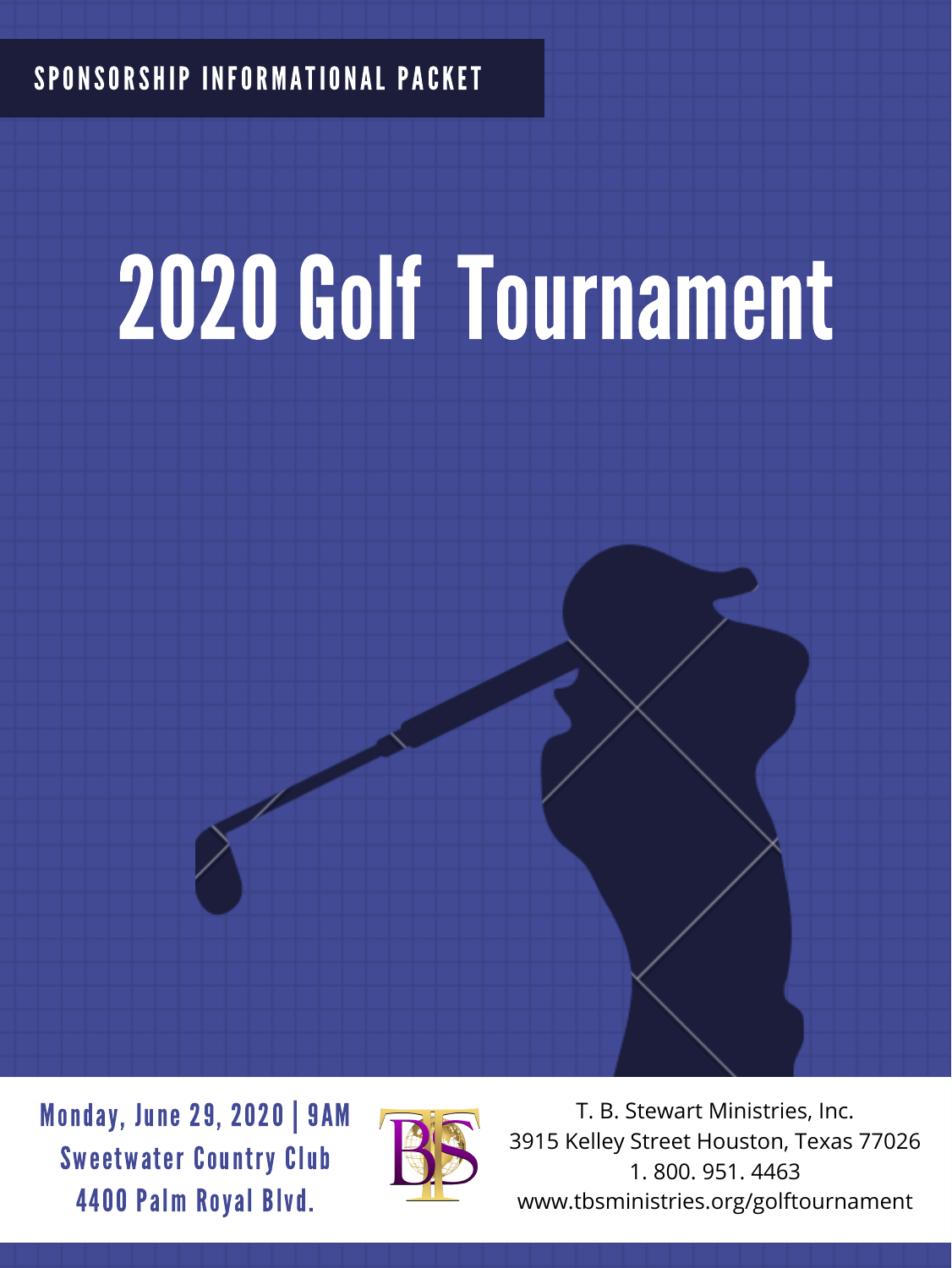#### **Dear Potential Sponsor,**

#### **T. B. Stewart Ministries, Inc. needs your help!**

**T.B. Stewart Ministries Inc. is having its 4th Annual Golf Tournament to be held on Monday, June 29, 2020, at Sweetwater Country Club 4400 Palm Royal Blvd. T. B. Stewart Ministries, Inc., is incorporated as a 501(c)(3), and is funded by our partners, donors and local sponsors. Funding is essential to support our growing needs. Contributions to T. B. Stewart Ministries, Inc. are fully tax-deductible.**

**We invite your organization to partner with us as a sponsor for this event. As a sponsor, you will have the opportunity to promote your company to a group of people who are loyal to its sponsors, as well as to the many area professionals who will also participate at the tournament itself. Companies like yours make available the resources that enrich our young adults, aspiring scholars and business owners of T. B. Stewart Ministries leader's mentorship program and for that we are forever grateful.**

**We are anticipating a highly successful and well-attended golf tournament. Show T. B. Stewart Ministries, Inc. friends, neighbors and colleagues your company's commitment to education and become a sponsor.**

**We are offering various levels of sponsorship opportunities.**

**We thank you in advance for your support for this cause that is so dear to our hearts!Please be sure to visit our tournament website to view the various levels of sponsorship packages available: www.tbsministries.org/golftournament**

**Sincerely,**

**2020 Golf Tournament Committee**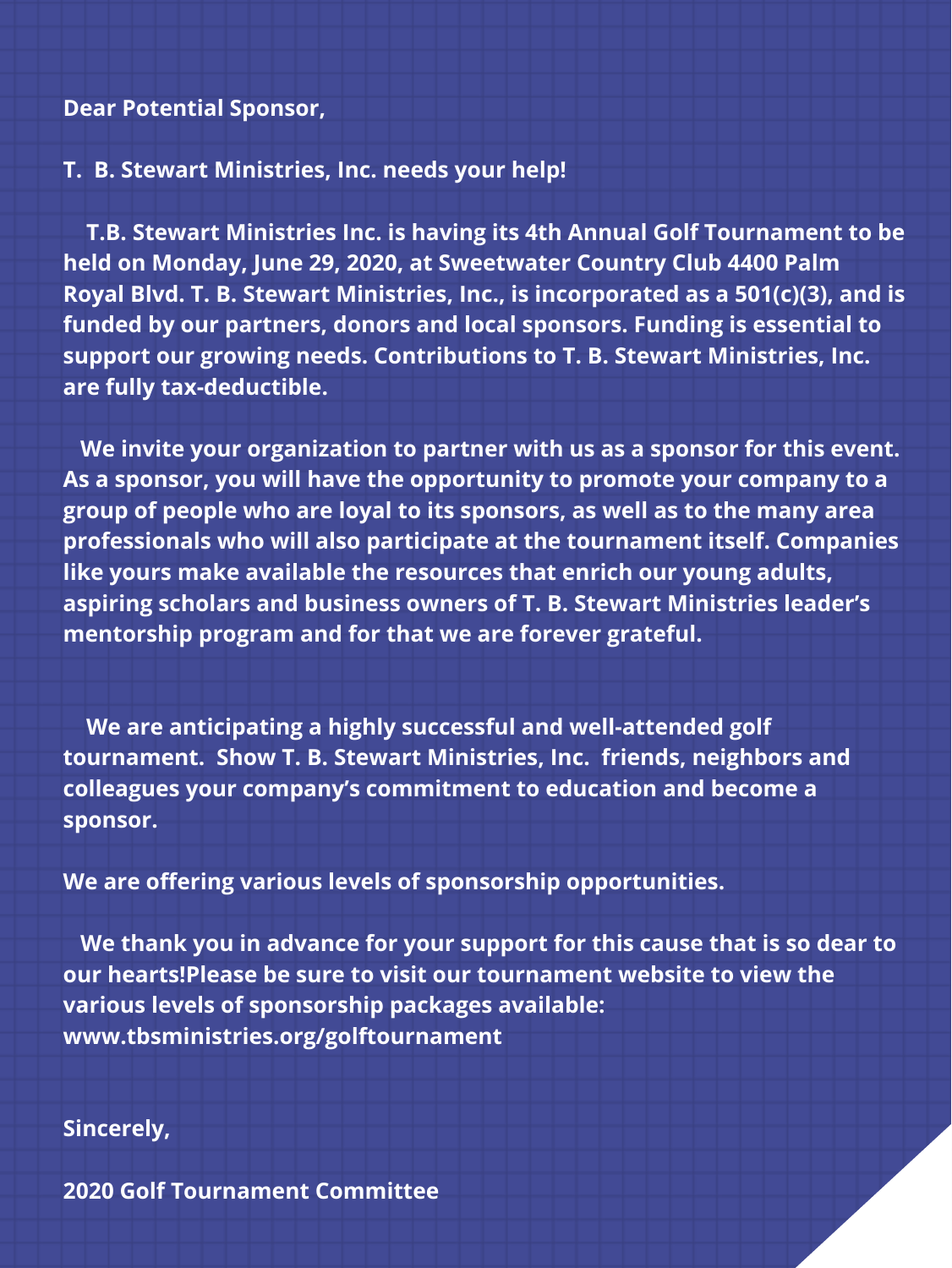**Beverage Cart Sponsor - \$200**

**Company Logos displayed on Beverage Cart Golf Cart Provided to Interact with Golfers Recognition at awards dinner.**

**Title Sponsor - \$5,000**

**Company Banner Displayed Prominent placement on the brochure Inclusion in all event-related press release Corporate logo in all print media and event signage Signage of your company on every holes**

> **(2) Four-man teams 2-3 min Company Intro Reserved table(s) at awards dinner**

> > **Major Sponsor - \$1,000**

**Signage of your company on 4 holes Logo on Sponsor Banner (1) Four-man teams Recognition at awards dinner. Table at awards dinner**

**Hole Sponsor - \$500**

**Signage of your company on 3 holes Logo on Sponsor Banner Recognition at awards dinner.**

This year at our 2020 Golf Tournament, T. B. Stewart Ministries, Inc. would like for you to partner with us as we highlight and honor "Women & High School Seniors in Leadership". It is our goal to grant these individuals with a deserving scholarship to further their educational goals and to offer an entrepreneurial grant to help two aspiring business owners with start-up or expansion.

Become a sponsor to afford others the opportunity to become humble leaders in our society.

**Join us as we continue to make a difference in our community and abroad!**

### Why Sponsor?

#### Sponsorship Opportunities